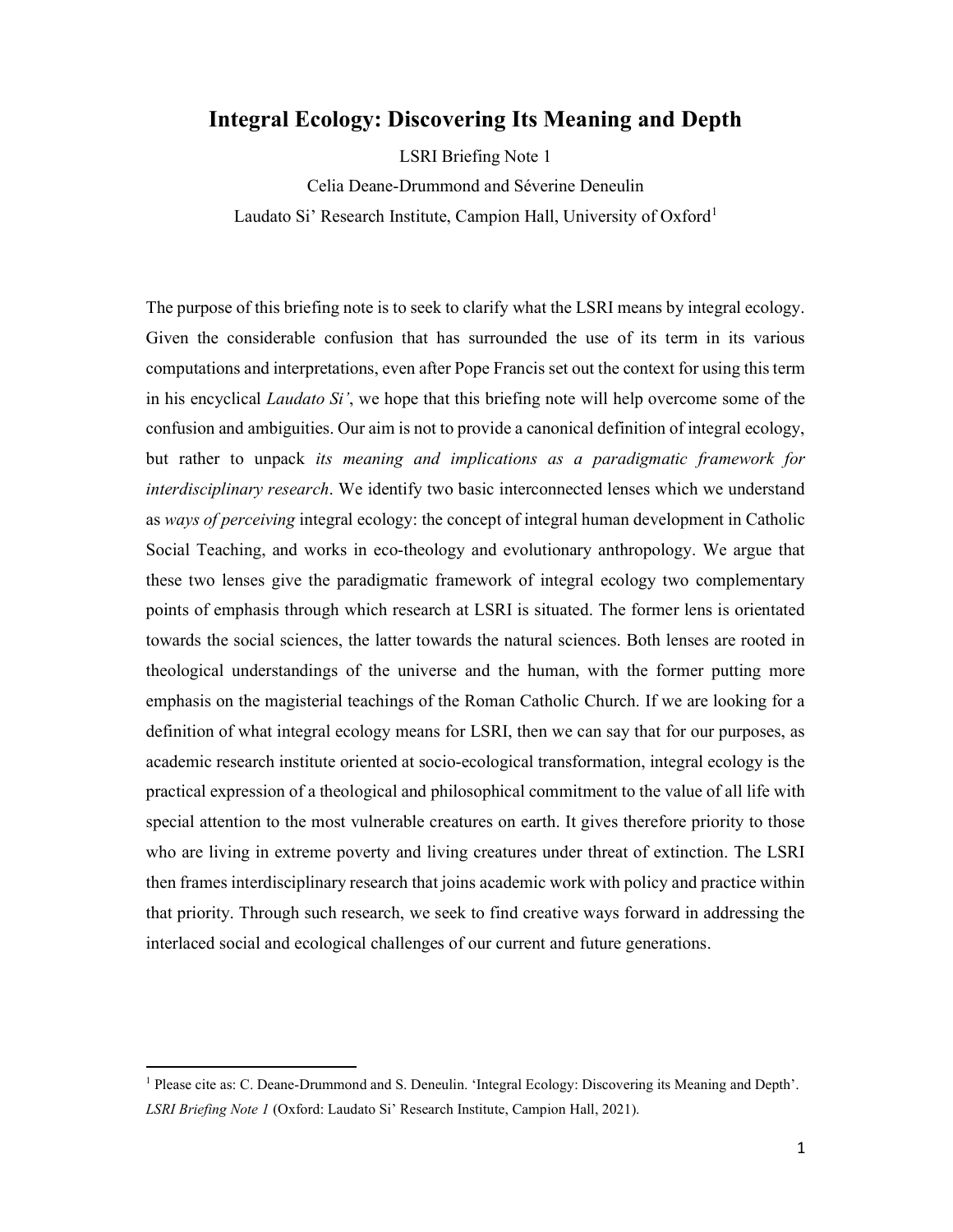#### Lens 1

A first way of perceiving the integral ecology paradigm lies in Catholic Church's reflection on social and economic progress, which the encyclical *Populorum Progressio*, published by Pope Paul VI in 1968, coined as 'integral human development'. By this, the Catholic Church meant that the development path that countries were undergoing in the post-war and decolonisation period could not be limited to economic growth alone but needed to include the development of each person and the whole person, in all her dimensions – social, cultural, political, psychological, spiritual.<sup>2</sup> In *Laudato Si'*, Pope Francis expands integral human development by adding the ecological dimension. Integral ecology and integral human developments can thus be interpreted as synonyms with: *integral human development* signalling perhaps more the social, cultural, economic, and political dimensions of human life and the dignity of each human person (such as decent employment, adequate housing, freedom from hunger, access healthcare, civil and political rights); and *integral ecology* signalling more the biological, physical, environmental dimensions of human life, and the interaction between all living systems, humans, and non-humans.<sup>3</sup> Seeing the paradigm of integral ecology within the lens of Catholic Social Teaching and its reflections on the progress of peoples, the emphasis remains however on the importance of the human. So, in order to address the deep ecological crisis loss of biodiversity, acidification of oceans, melting of ice caps and glaciers, etc.—one needs another vision of human progress, another understanding of what counts as social and economic development.

### Lens 2

Another way of perceiving of integral ecology lies in eco-theology as it has emerged in Christian theology and other religious traditions over the last fifty years. For eco-theology, the emphasis is more often placed the other way around, that is, on the worth of other creatures. If there is to be the potential for a genuine transformation of culture, the argument is that the biological basis for that culture to exist needs to be protected as a first priority, since without

<sup>&</sup>lt;sup>2</sup> See http://www.vatican.va/content/paul-vi/en/encyclicals/documents/hf\_p-vi\_enc\_26031967\_populorum.html

<sup>&</sup>lt;sup>3</sup> In 2017, Pope Francis created a Dicastery for Promoting Integral Human Development. Its constitutive document stated that: "In all her being and actions, the Church is called to promote the integral development of the human person in the light of the Gospel. This development takes place by attending to the inestimable goods of justice, peace, and the care of creation.' See http://www.humandevelopment.va/en/il-dicastero/motu-proprio.html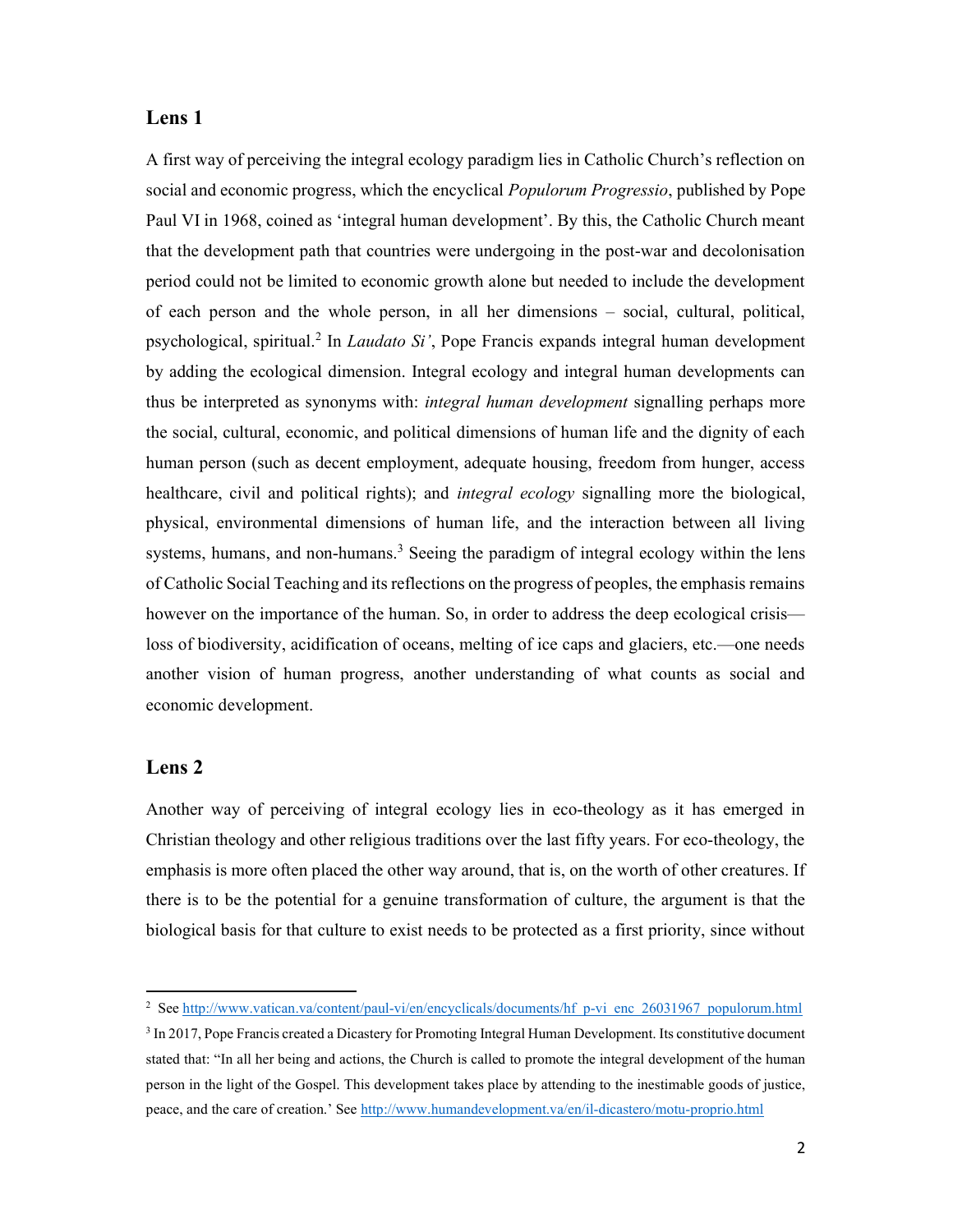healthy life systems human life cannot exist. There are risks in this perspective that are not found in the former, since pushed too far there is a perceived danger of moving away from concern for the most vulnerable in society towards an equivalent valuation of all creatures, biocentrism, or even a supra-valuation of the microbial, as in earth system models such as the Gaia hypothesis.

Given these two lenses, there is some ambiguity, therefore, in what integral ecology is. What is interesting is that through the listening process in the context of the Amazon territory what needs to change for each human being to develop and flourish in all her dimensions), the second lens of integral ecology (eco-theology) has started to come into greater prominence in Catholic Social Teaching since indigenous peoples put more stress on the worth of creaturely life as a whole, rather than perceiving the external 'environment' as separate from their lives; instead, they live within an integrated ecological community where humans are perceived as one actor among equivalent others (animals, plants, insects, water molecules, etc.). As indigenous peoples in the Amazon have expressed it: "We are water, air, earth and life of the environment created by God.<sup>'4</sup>

Within this second way of perceiving integral ecology, there is a stress on the importance of the earth as gift and all that the earth contains as creaturely, with human beings in their creaturehood bearing special responsibilities. This theological basis of integral ecology takes its bearings from the concrete understanding of humanity and all other creatures arising in ecological science, natural science, and evolutionary history. Pierre Teilhard de Chardin was well aware of this in his discussion of the cosmic evolutionary basis for human life in the Human Phenomenon.<sup>5</sup> The basic theological ground for integral ecology is the doctrine of creation and a theological anthropology, rather than emerging from specific practical concerns related to social justice, as in *Populorum Progressio* which introduced 'integral human development' as the distinct Catholic perspective on international development and the progress of peoples. Pope Benedict XVI spoke of the need to take account of the 'grammar of

<sup>4</sup> Contributions from the Synod consultation process of the dioceses of San José del Guaviare in Colombia, cited in Querida Amazonia, §42. See http://www.synod.va/content/sinodoamazonico/en/documents/post-synodalapostolic-exhortation--querida-amazonia-.html

<sup>&</sup>lt;sup>5</sup> Pierre Teilhard de Chardin, *The Human Phenomenon* edited by Sarah Appleton Weber (Sussex Academic Press, 1999). See also Celia Deane-Drummond, ed. Teilhard de Chardin on People and Planet (London: Equinox, 2005).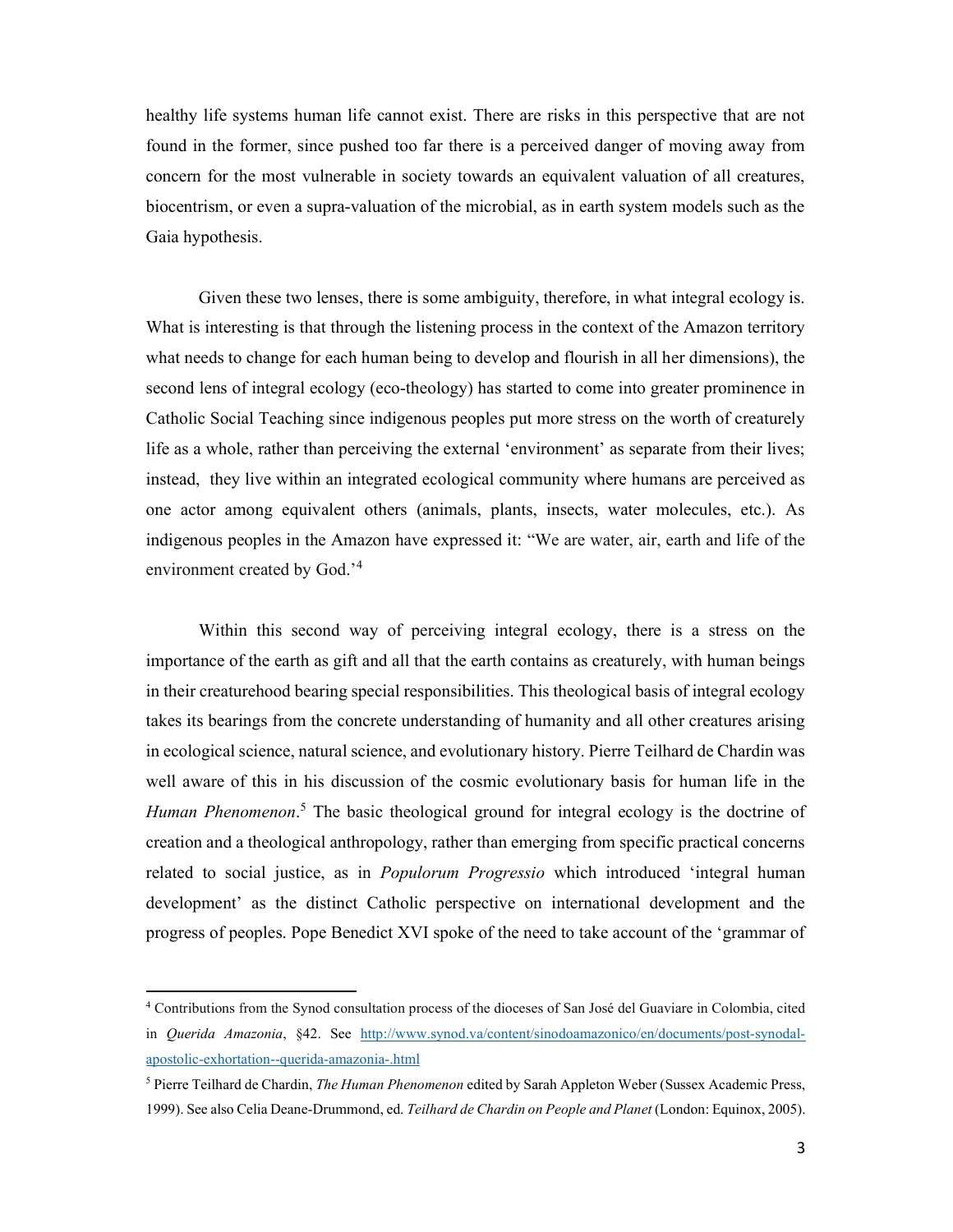creation' in our acknowledgement of the gift that is bestowed on the world through the earth and its life forms.<sup>6</sup> We suggest that if this aspect is not taken into account, integral ecology lacks depth of meaning. We contend that such depth is necessary for any possibility of radical ecological conversion, since the motivation to care for all creatures of the earth is understood in terms of both the profound love of God for the whole of creation, and a strong awareness of ecological interconnectedness on which human life ultimately depends for its own flourishing.

The doctrine of creation which presupposes belief in a loving Creator, therefore, operates out of a different metaphysical basis compared with secular conceptions of human development, justice or ecological flourishing. However, that does not mean that the two are disconnected either. A doctrine of creation stresses the role of God as Creator in creating the universe and all life forms and the earth as an originating source of life. In Christian theology and Catholic theology, the doctrine of creation is also trinitarian, that is, it is not just the work of God understood as the loving Father, but also the work of the Son, who as the incarnate Word and Logos, became part of and suffered within the material reality of matter. The work of the Holy Spirit is also invested in creation, often being understood as that accompanier and comforter who works for completion and renewal of creation in an eschatological goal towards human flourishing and the flourishing of all life. Further, rather than traditional Father, Son, and Holy Spirit language, it is perhaps preferable to speak of divine Wisdom as showing different faces through the three persons of the Trinity. Creation theology is also profoundly a sophiology, where Divine Wisdom and creaturely wisdom meet.<sup>7</sup> In addition, Christian theology faces up to the suffering that is inherent not just within humanity due to sin and disease, but in the created world as such. A theological response to that suffering is necessarily Christological in tone, but eco-theology insists on broadening the scope of that suffering so that it includes all other creatures and not just humanity. It is that creaturely suffering caused by our own lack of taking proper responsibility for creation that bears a specific ethical burden and human responsibility to act (cf. our Briefing Note 2 on accompaniment).

<sup>&</sup>lt;sup>6</sup> '[T]he natural environment is more than raw material to be manipulated at our pleasure; it is a wondrous work of the Creator containing a "grammar" which sets forth ends and criteria for its wise use, not its reckless exploitation.' (Caritas in Veritate, §48, http://www.vatican.va/content/benedictxvi/en/encyclicals/documents/hf\_ben-xvi\_enc\_20090629\_caritas-in-veritate.html)

<sup>&</sup>lt;sup>7</sup> Sergii Bulgakov, Sophiology: The Wisdom of God (Hudson: Lindisfarne Books, 1994). See also Celia Deane-Drummond, 'Nature, Sophia and Spirit: Interpreting Creation and New Creation Under the Sign of the Wisdom of the Cross and Resurrection', Concilium (London: SCM Press, 2018) pp. 55–63.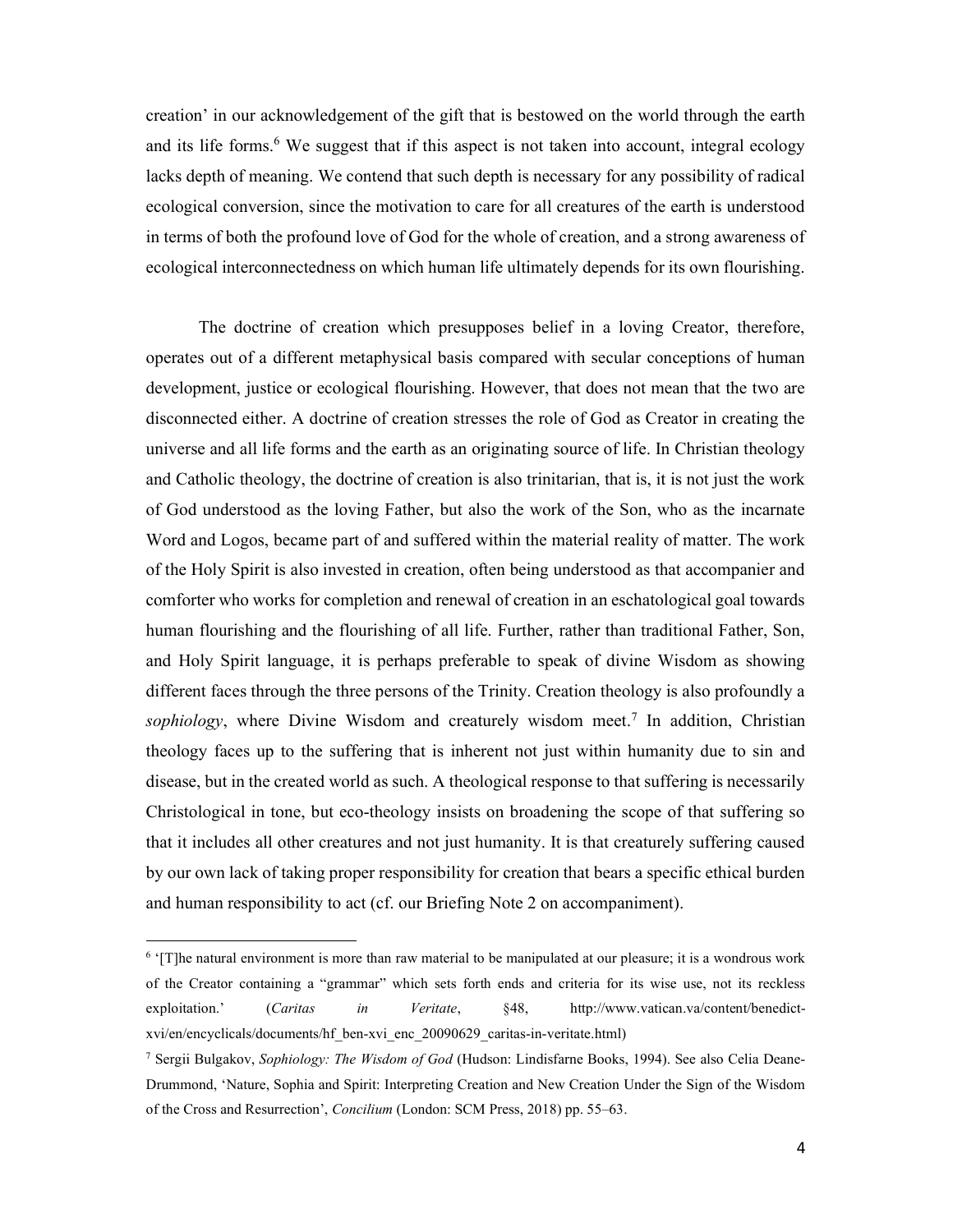In philosophical terms, a trinitarian interpretation of creation challenges the stark either/or of humans/other, and instead recognises that we are all creatures of the one God, just as we all share in our common home. Pope Francis stresses time and again that not even one speck of life is forgotten in God's sight. $8$  In addition, the role of humanity within creation in an integral ecology framework is spelt out in terms of mutual gift, servanthood, and cosmic covenant, which goes beyond that of stewardship, or responsible use of resources. The human still has, to a degree, pride of place as being made in the image of God, but it is in recognition of this that human's place and authority in use of earth's resources and all what human hands have made, such as technology, needs to be exercised with both humility and with compassion. Humanity made in the image of God gives all people everywhere equal human dignity, and this has implications for practical outworking of integral ecology. The next section discusses some of these implications of these two interconnected lenses for the work of the LSRI.

## Basic elements within an integral ecology paradigm at LSRI

a) Recognition that everything is connected, and the need for integration of different forms of knowledge: this means no area of knowledge – all social sciences, natural sciences, humanities, engineering, etc. – may be left out, thus potentially creating a vast panoply of different options for dialogue.

Such integration of knowledge is best done through dialogue, but it is a dialogue with a specific purpose, namely, reconciliation grounded in a specific context. The brokenness of the world – individual and structural sin that are at the background of social and ecological problems – calls for reconciliation. In theological terms this is interpreted through a Christological approach to sin, suffering, and death. Eco-theologies have sometimes lacked the courage to face up to the suffering and sin that is also part of the world in which we live. Ecologists understand more than most the wounded nature of creatures living and dying on our earth, just as social scientists and anthropologists are aware of human suffering, often triggered by structural injustice, or what Catholic Social Teaching calls 'structures of sin'. Where and

<sup>&</sup>lt;sup>8</sup> 'It is our humble conviction that the divine and the human meet in the slightest detail in the seamless garment of God's creation, in the last speck of dust of our planet" (LS 9, quoted from Thomas of Celano, The Life of Saint Francis); 'Together with our obligation to use the earth's goods responsibly, we are called to recognize that other living beings have a value of their own in God's eyes' (LS 69).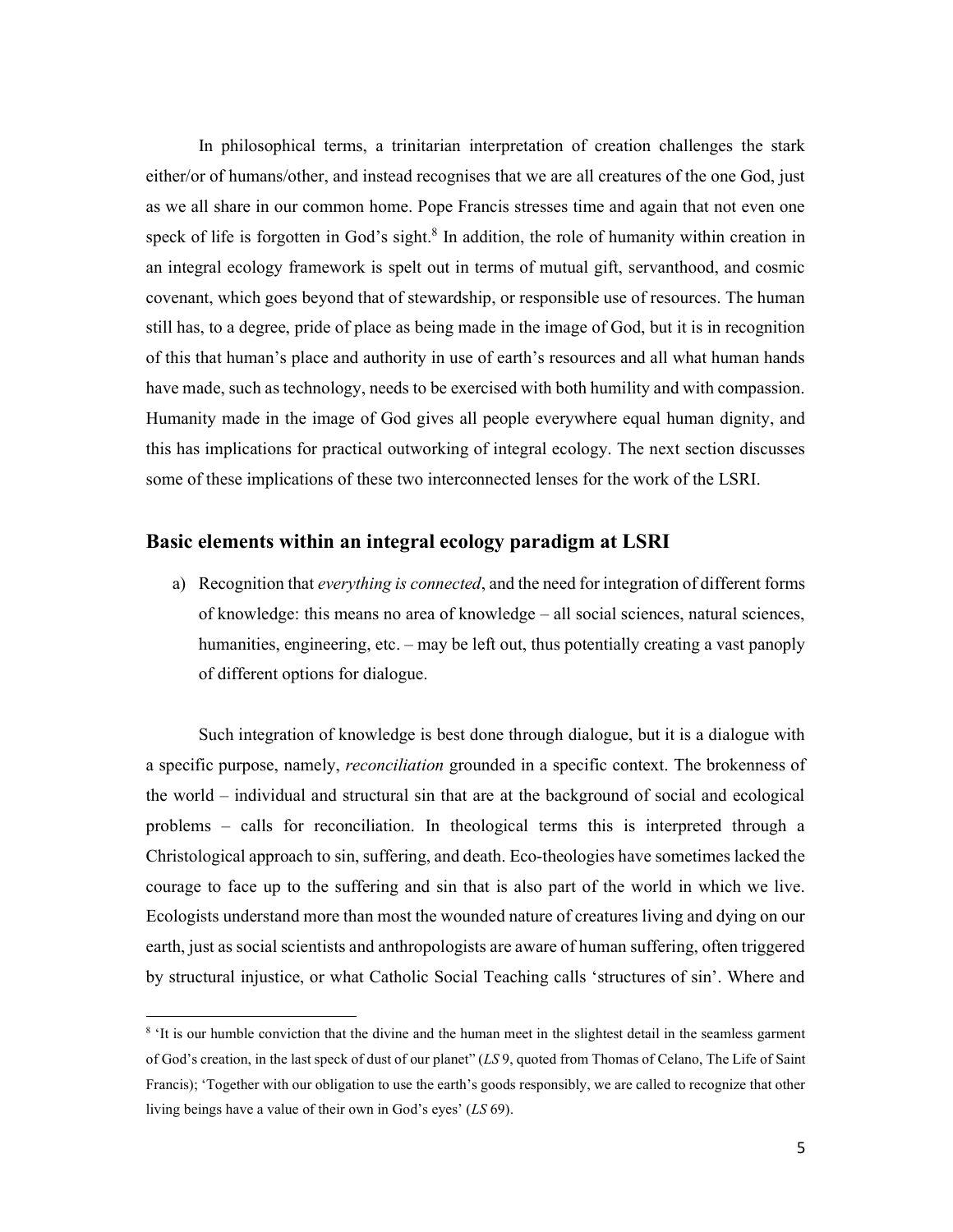why evil is present is therefore also a central concern within an integral ecology paradigm, since it helps to identify what prevents all creatures to flourish. For example, take the case of a 10-year old boy in La Oroya, Peru, who dies of lead poisoning because the smelter company which operates in the town has not taken its responsibility to clean up the toxic waste resulting from its activities, and because the Peruvian government has been lax in implementing environmental regulation and monitoring.<sup>9</sup> This illustrates the nature of sin which destroys water and human life at all levels, from the subsidiary company to its mother company based in the United States, from the municipal government to the national government, and from global investor behaviour to global regulation of multinational companies and their subsidiaries.

b) Collapse of the human-nature dichotomy: as noted above, it is preferable to use the term ecology rather than the environment, since the latter still implies an external setting in which humans live.

Humans are an integral part of the natural world and in constant interaction with it. Social systems are also in interaction with natural systems, so that changes in one have an impact on the other. We would like to quote here Dave Kopenawa, a Yanomami indigenous leader who visited the LSRI in February 2020, on referring to nature as 'environment': 'For us, what the white people refer to in this way is what remains of the forest and land that were hurt by their machines. The earth cannot be split apart as if the forest were just a leftover part. I would prefer the white people to talk about 'nature' or 'ecology' as a whole thing. If we defend the entire forest, it will stay alive. If we cut it down only to protect small parcels that are leftovers of what was ruined, it will yield nothing'.<sup>10</sup>

c) Institutional analysis at different levels, from family to local, national and international.

Institutions are key players in the regulation of social systems including their connection with natural systems. As *Laudato Si'* puts it, 'Within each social stratum, and

<sup>&</sup>lt;sup>9</sup> The case of La Oroya, and how it has informed *Laudato Si'*, is narrated in Austen Ivereigh, *The Wounded* Shepherd (Henry Holt Company, 2020), pp. 198-99.

<sup>&</sup>lt;sup>10</sup> David Kopenawa, Albert Bruce and Alison Dundy *The Falling Sky: Words of a Yanomami Shaman* (Harvard University Press, 2013), p. 396.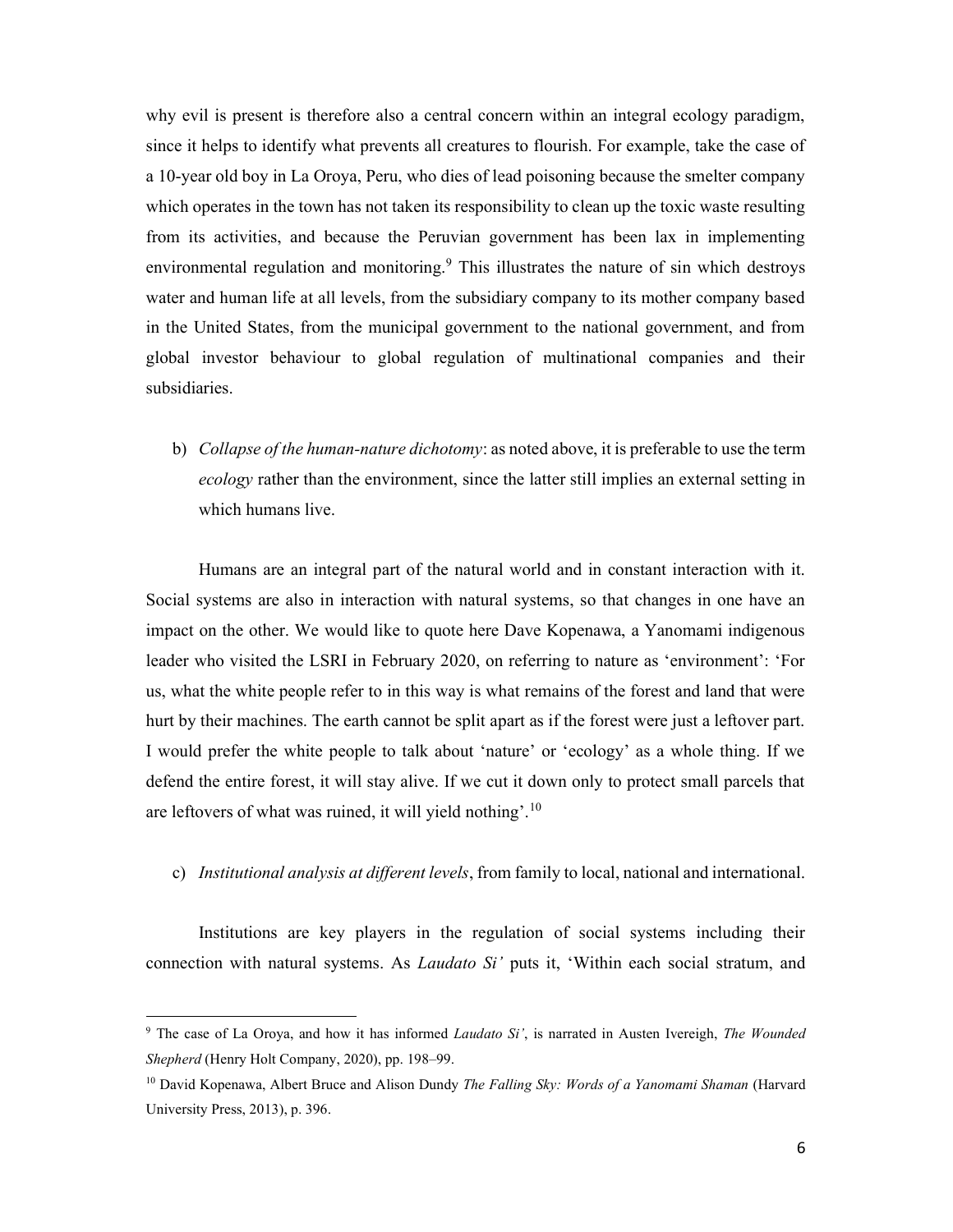between them, institutions develop to regulate human relationships'  $(LS 142)$ . This is why at the LSRI we are concerned about researching for ecological conversion at all institutional levels, from our own way of functioning as an institute, of living as families and communities, to the local governments under which we live, to the global policy architecture.

We are also considering other broader issues when using the integral ecology paradigm to inform our research at the LSRI:

First, the *development of the whole human person* is central to an integral ecology paradigm. This includes a focus on the dimensions of life which most affect others, such as health, work, and culture. Because of its role in human fulfilment, in exercising creativity, developing one's talents, forming a life plan, relating to others and contributing to society  $(LS)$ 127), Laudato Si' sees the provision of decent work as central to integral ecology. Given its theological understanding of human life, integral ecology also includes careful attention to culture, which we broadly define as the mode of co-existence between humans and other living organisms and matter on earth.<sup>11</sup> Yet cultures are not static, and the paradigm of integral ecology itself can contribute to a better understanding of cultural evolution and change (e.g., how ecosystem change leads to cultural change).

Second, humans are called to be shapers of their own destiny (cf. our Briefing Note 2 on accompaniment). An integral ecology perspective implies listening to people's voices and enabling them to become authors of their own lives. This implies paying special attention to the deep intertwining of social and economic inequality with political inequality, as those who are socially and economically marginalized often have little political voice to make their sufferings heard.<sup>12</sup> This listening component within an integral ecology paradigm implies a strong connectedness to a certain soil and culture, and closeness to the lives of the marginalized. As Pope Francis argues in *Evangelii Gaudium*, 'Our commitment [to the poor] does not consist exclusively in activities or programmes of promotion and assistance; what the Holy Spirit mobilizes is not an unruly activism, but above all an attentiveness which considers the other

<sup>&</sup>lt;sup>11</sup> In *Laudato Si'*, the disappearance of a culture is put on par to that of a plant or animal species (LS 145).

 $12$  Examples of marginalized communities whose voices are silenced abound. A particularly poignant example is that of the Curuguaty massacre in Paraguay, see J. Correia, 'Soy states: resource politics, violent environments and soybean territorialization in Paraguay', The Journal of Peasant Studies 46. 2(2019): 316–36.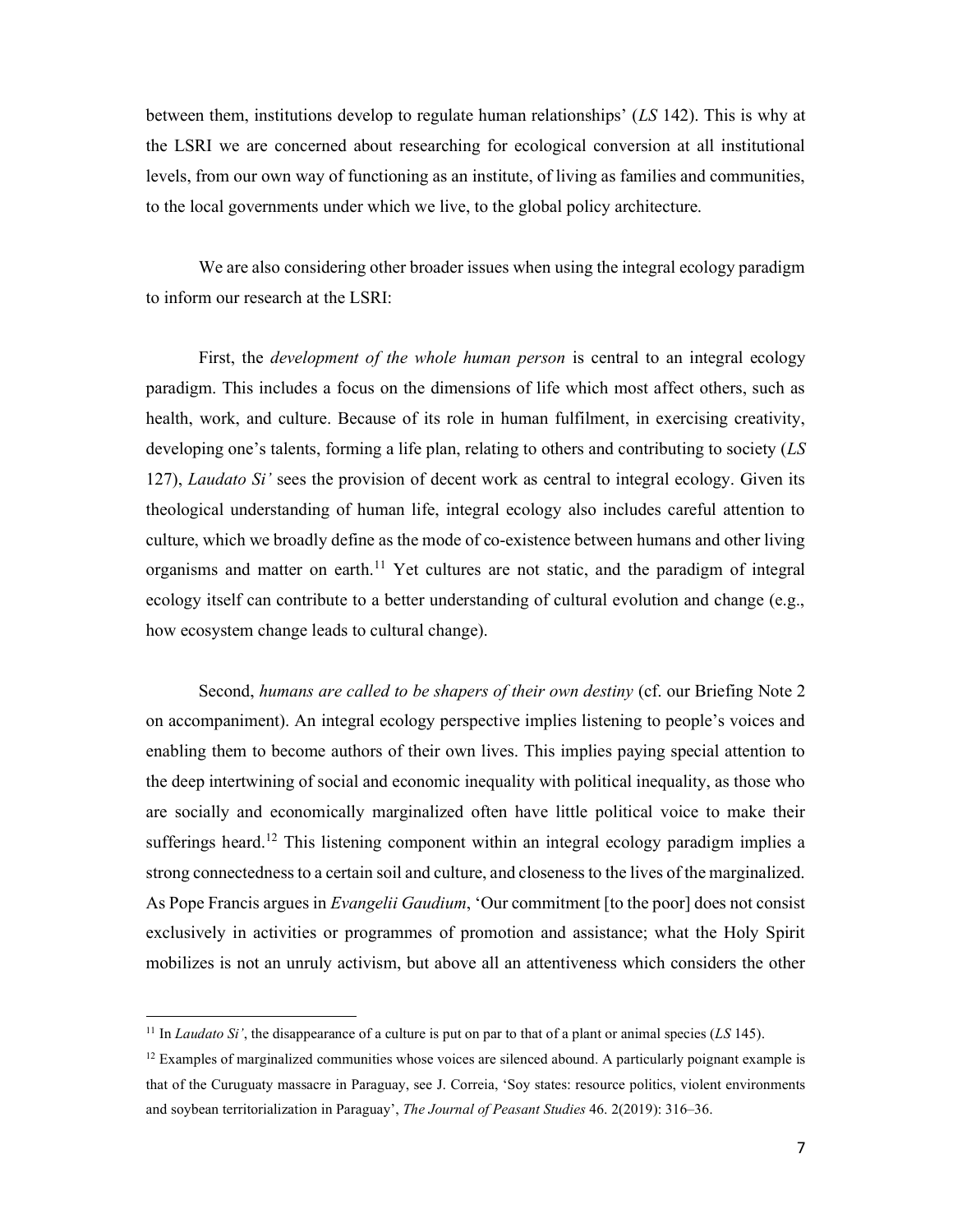"in a certain sense as one with ourselves". […] The poor person, when loved, "is esteemed as of great value", and this is what makes the authentic option for the poor differ from any other ideology, from any attempt to exploit the poor for one's own personal or political interest. Only on the basis of this real and sincere closeness can we properly accompany the poor on their path of liberation'.<sup>13</sup> An implication of a bio-regional territorial approach and this closeness to the people who suffer in that bio-region or biome is putting its residents as protagonists for analysing what is happening to their territory, identifying what needs to change, and how change can be brought about.

A third practical implication of working within an integral ecology paradigm at LSRI is contemplation (cf. our Briefing Note 3 on contemplation). The theological anthropology implicit in integral ecology includes openness to a transcendental dimension.<sup>14</sup> This implies 'taking time to recover a serene harmony with creation, reflecting on our lifestyle and our ideals, and contemplating the Creator who lives among us and surrounds us, whose presence "must not be contrived but found, uncovered"  $(LS 225)$ . Love of God and creation is the ground which provides the deepest motivation for socio-political change. Pope Francis urges us to learn from the indigenous peoples of the Amazon themselves about learning 'to contemplate the Amazon region and not simply analyse it, and thus appreciate this precious mystery that transcends us'.<sup>15</sup>

### Implications for LSRI strategic planning

What does research within an integral ecology paradigm look like in practice at the LSRI? One of its challenges is that, given the rich kaleidoscope of different options and possibilities, setting priorities is not always straightforward, since the whole point of integral ecology is that it is insistent on a deliberative approach that is inclusive of different perspectives and disciplines rather than exclusive. Our suggestion is that rather than focusing on the need for information or the provision of a canonical definition of integral ecology, what is more

<sup>&</sup>lt;sup>13</sup> Evangelii Gaudium §199, see http://www.vatican.va/content/francesco/en/apost\_exhortations/documents/papafrancesco\_esortazione-ap\_20131124\_evangelii-gaudium.html

<sup>&</sup>lt;sup>14</sup> 'We have forgotten that "man is not only a freedom which he creates for himself. Man does not create himself. He is spirit and will, but also nature".'  $(LS 6)$ 

<sup>15</sup> Querida Amazonia, §55, see http://www.synod.va/content/sinodoamazonico/en/documents/post-synodalapostolic-exhortation--querida-amazonia-.html.